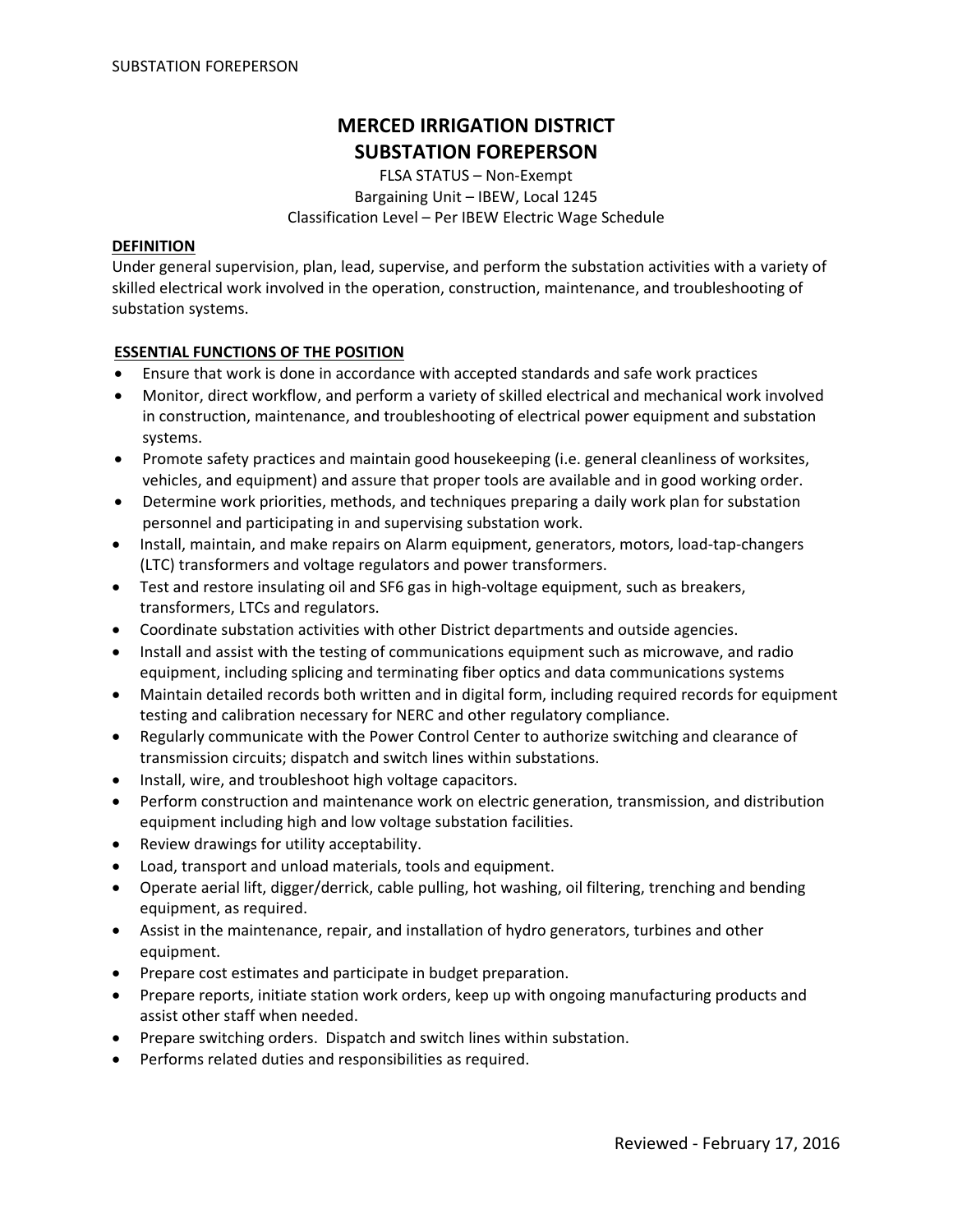# **KNOWLEDGE AND ABILITIES**

### **Knowledge of:**

- Knowledge of high‐voltage substations, methods, materials, equipment.
- Tools used in the construction, maintenance, and switching operations.
- General knowledge of relays and metering equipment.
- Knowledge and application of principles and practices of supervision, training, and performance evaluation.
- Basic electrical and mechanical theory.
- Terminology and mathematics associated with department functions.
- Maintain focus on long term goals established for MID's Substation plan.
- Thorough knowledge of electricity and electronics.
- Principles of supervision, training, and performance evaluation.
- Terminology and mathematics associated with department functions.
- District Safety Rules.
- Department policies and procedures.

#### **Ability to:**

- Work with various computer software, including Microsoft Suite, timekeeping systems, and the District's work order system(s).
- Ability to give and follow oral and written instructions.
- Establish and maintain cooperative relationships internally and externally with those contacted in the course of work.
- Effectively plan, organize and prioritize a constantly changing workload in order to assign jobs effectively as possible.
- Communicate clearly and concisely both orally and in writing demonstrating teamwork and cooperation with an emphasis on getting the job done safely.
- Prepare detailed work plans and manage same.
- Read and interpret plans, schematics and specifications.
- Work alone or in group setting.
- Ability to analyze and solve a wide variety of electrical as well as mechanical problems.
- Keep accurate and detailed technical records and prepare reports.
- Make estimates of materials and costs.
- Respond to emergency situations and be on call as assigned.
- Ability to observe District Safety Rules;
- Operate various heavy equipment in the course of doing assigned work.
- Climb substation structures.
- Perform duties within the established MOU (Memorandum of Understanding).

# **NECESSARY SPECIAL REQUIREMENTS**:

- Recognized status as a Journey level Electrician –OR– Recognized status as a Journey Level Lineworker.
- Possession of a valid California Class A driver's license within six (6) months of appointment to this position and maintained thereafter.
- Rubber-Glove certification within one (1) year of appointment to this position and maintained thereafter.
- A Department of Motor Vehicles "Driver Record Information" print‐out will be required at time of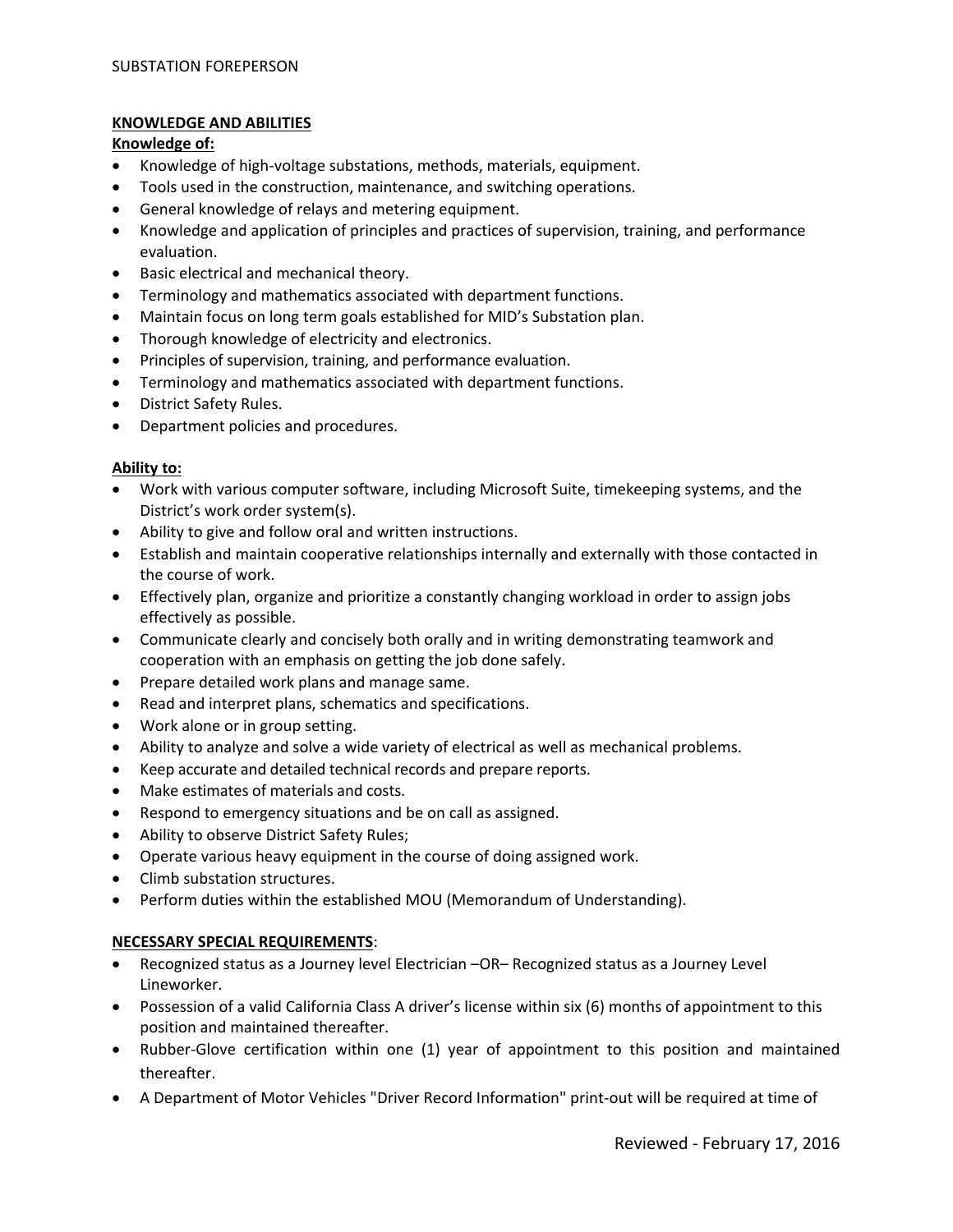hire and throughout employment. Must be enrolled in District's DMV pull‐notice program.

## **EDUCATION AND EXPERIENCE:**

#### **Education:**

Any combination of training that provides the required knowledge, skills, and abilities is qualifying; typical education would include a high school diploma, or equivalent, and additional vocational school training specific to the Electrician or Lineworker trade.

## **Experience:**

- Ten (10) years' journey level experience in High‐Voltage (12kV+).
- Experience leading staff or crew is highly desired.

# **Successful completion of the following training:**

- Certification of Hazardous Waste Operations and Emergency Response (HAZWOPER) 29 CFR 1910.120 (40 hours).
- Forklift certification.
- Eight (8) hours Department of Transportation manifesting and labeling training.
- Control of Hazardous Energy.
- Eight (8) hours of annual HAZWOPER refresher training in compliance with mandated regulations.
- Annual cardiac pulmonary resuscitation, AED, and first aid training and certification.

# **TYPICAL PHYSICAL ACTIVITIES:**

- Travels frequently by motor vehicle in the conduct of District business.
- Communicates orally with District employees and the public in face-to-face, one-on-one and group settings.
- Working at heights, confined spaces, and with live electricity.
- Regularly uses a telephone and radio for communication.
- Uses office equipment such as a desktop computer, laptop, copiers, and FAX.
- May sit or walk for extended periods of time.
- May walk in uneven terrain, in an outdoor environment, in varied weather conditions in the conduct of District business.
- Operate District vehicles used in construction, maintenance, and repair work.
- Must be able to push, pull, reach, and lift equipment and parts weighing up to fifty (50) pounds.
- Stoops, kneels, crouches, crawls, and climbs during field maintenance and repair work.
- Works in an environment with exposure to dust, dirt, and/or weed abatement chemicals, and significant temperature changes between heat and cold.
- Hearing and vision within normal limits with coordination sufficient to maintain good awareness during maintenance and construction jobs.